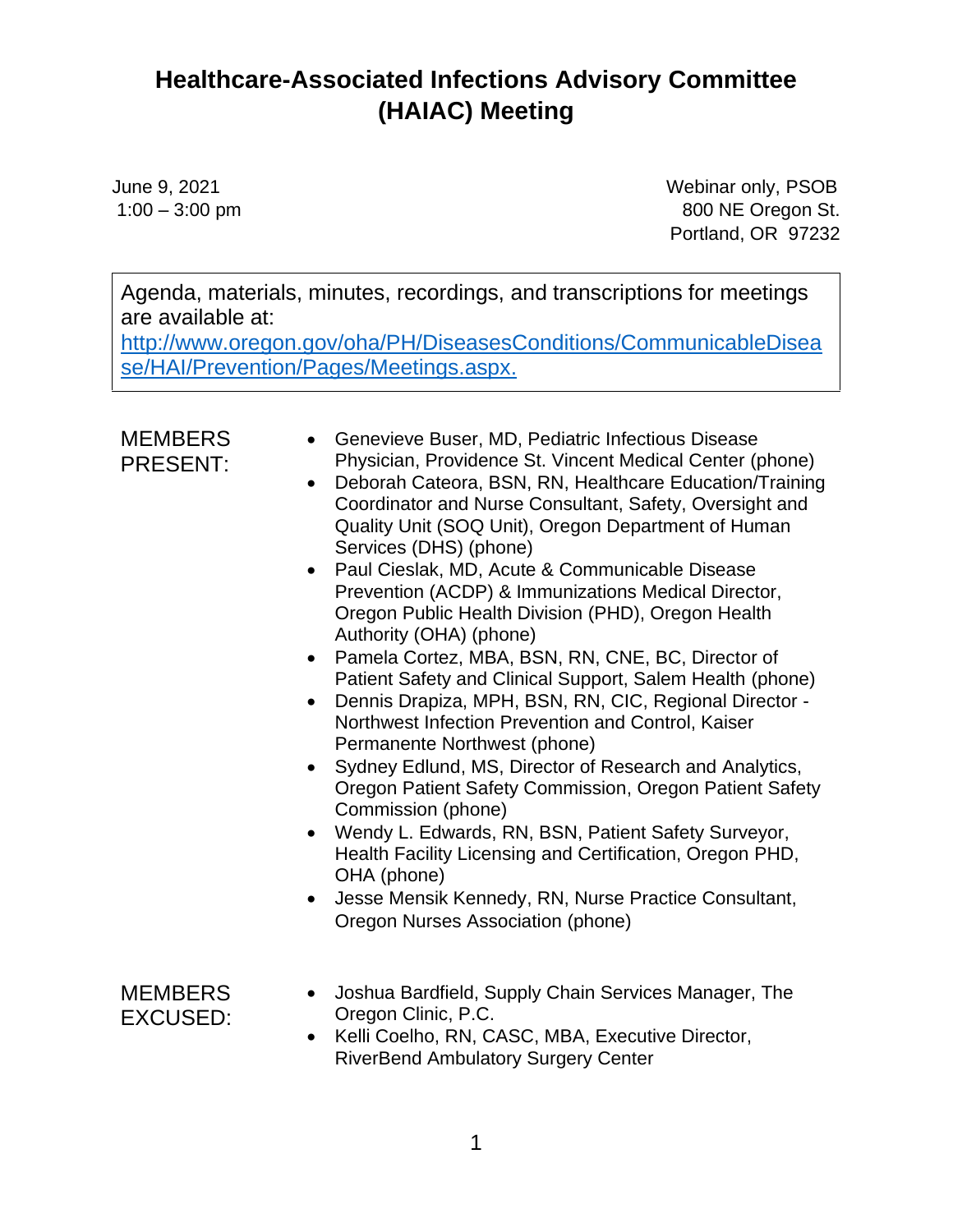OTHER

• Jon Furuno, PhD, Associate Professor, Department of Pharmacy Practice, Oregon State University/College of Pharmacy, Oregon Health and Science University (OHSU) • Vicki Nordby, RN, BSN, Nurse Consultant, Marquis Companies, Inc. • Kirsten Schutte, MD, Infectious Disease and Medical Director of Infection Prevention and Control, Asante • Pat Preston, MS, Executive Director, Center for Geriatric Infection Control PARTICIPANTS PRESENT: • Lisa Barton, Associate Improvement Advisor, Comagine Health (phone) • Trista Berry, Infection Prevention/Quality and Risk Manager, St. Alphonsus Medical Center - Baker City (phone) • Barbara Dommert-Breckler, RN, BSN, CNN, Quality Improvement Director, ESRD Network 16, Comagine Health (phone) • Mesa Greenfield, Infection Prevention/Employee Health Nurse, Lake District Hospital (phone) • David Hahm Jr, Interior Systems/ICRA Specialist, Pacific Northwest Regional Council of Carpenters (phone) • Debra Hurst, Environmental Health Consultant (phone) • Gretchen Koch, MSN, RN, Policy Analyst, Nursing Practice and Evaluation, Oregon State Board of Nursing (phone) • Jessina McGregor, PhD FSHEA, Associate Professor, OHSU (phone) • Shanna Middaugh, MLS, BHA, CIC, Samaritan North Lincoln Hospital (phone) • Mary Post, RN, MS, CNS, CIC, Infection Prevention/Employee Health Coordinator, Shriners Hospitals for Children - Portland (phone) • Tom Rollins, MS, RN, Chief Clinical Officer, Prestige Care Inc. (phone) • Yolanda Ryckman, Infection Prevention/Employee Health/Quality Improvement, Harney District Hospital (phone) • Joseph Scarpelli, Sales Representative, Stryker Sage (phone) • Nathan Sweet, MS, Sr. Industrial Hygiene & Ergonomics Consultant, Oregon Occupational Safety and Health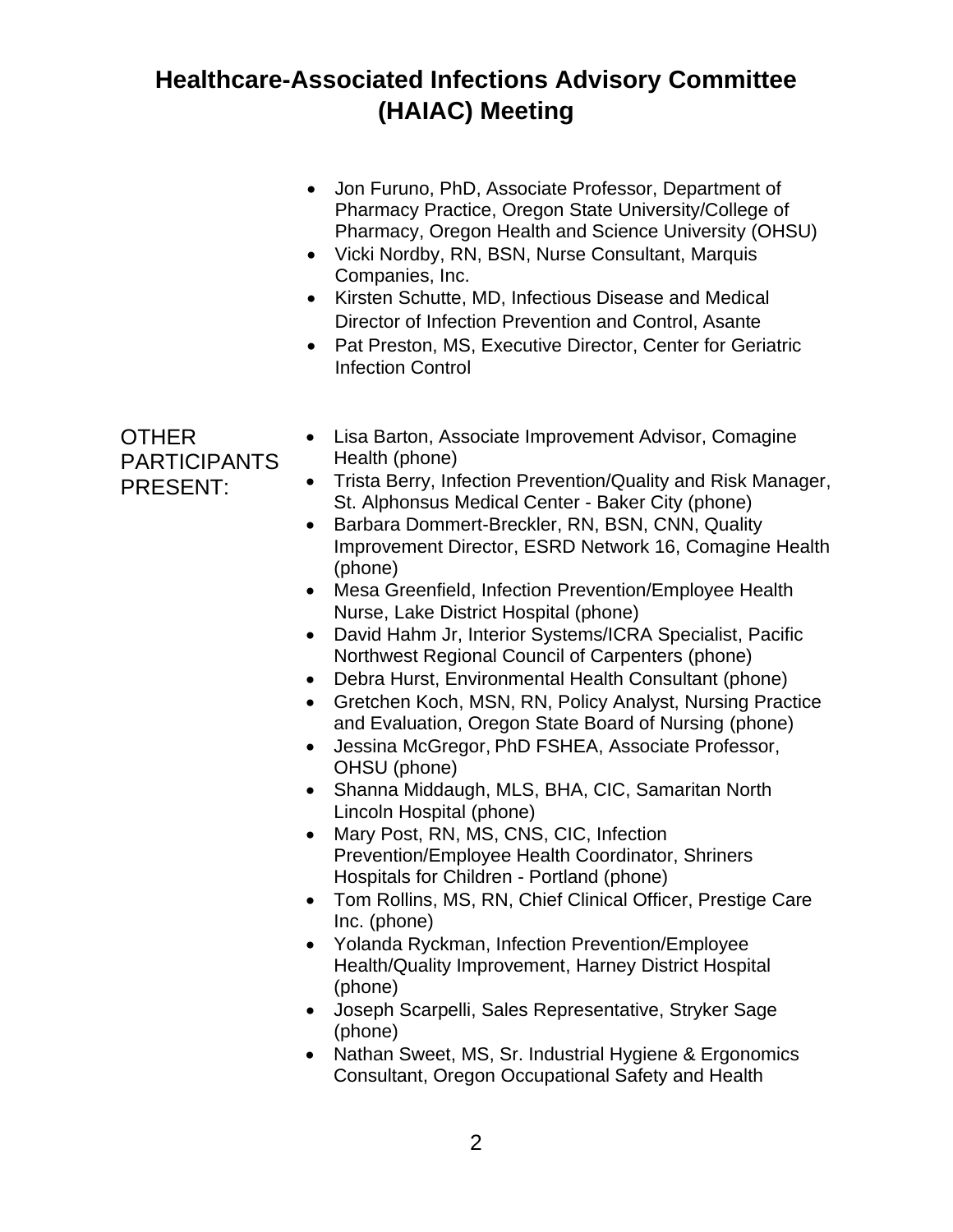Administration (OSHA) Consultative Services Portland Field Office (phone)

- Maisie Taylor, Quality Improvement Specialist, Blue Mountain Hospital District (phone)
- Keenan Williamson, MPH, CIC, Infection Preventionist, OHSU (phone)

#### OHA STAFF PRESENT: • Therese Antony, RN, Regional Infection Preventionist Public Health Nurse (phone)

- Jeanne Bristol, Client Care Surveyor, DHS (phone)
- Pamela S. Bruhn, RN, BSN, MAN, ANP, Regional Infection Preventionist Public Health Nurse (phone)
- Erin Coke, RN, BSN, MPH, Regional Infection Preventionist Public Health Nurse (phone)
- Anne Eades, BSMT, MPH, CIC, Infection Preventionist Contractor (phone)
- Judy Guzman-Cottrill, DO, Pediatric Infectious Diseases Contractor for Oregon Health Authority, COVID-19 Response and Health-care Associated Infections (HAI) Program (phone)
- Heather Hertzel, MPH, Multi-Drug Resistant Organism (MDRO) Epidemiologist (phone)
- Lisa Iguchi, MPH, Epidemiologist (phone)
- Elizabeth Johnson, RN, BSN, Regional Infection Preventionist Public Health Nurse (phone)
- Laura LaLonde, MPH, CPH, CHES, HAI Office Specialist (phone)
- Meghan Linder, MPH, Council of State and Territorial Epidemiologists (CSTE) Fellow (phone)
- Meghan Millet, BSN, RN, Regional Infection Preventionist Public Health Nurse (phone)
- Valerie Ocampo, RN, MIPH, HAI Public Health Nurse (phone)
- Sarah Odell, RD, Nursing Facility Program Manager (phone)
- Rebecca Pierce, PhD, MS, BSN, HAI Program Manager (phone)
- Dana Selover, MD, MPH, Manager, Healthcare Regulation & Quality Improvement (phone)
- Roza Tammer, MPH, CIC, Infection Control Epidemiologist (phone)
- Nicole West, MPH, Influenza Epidemiologist (phone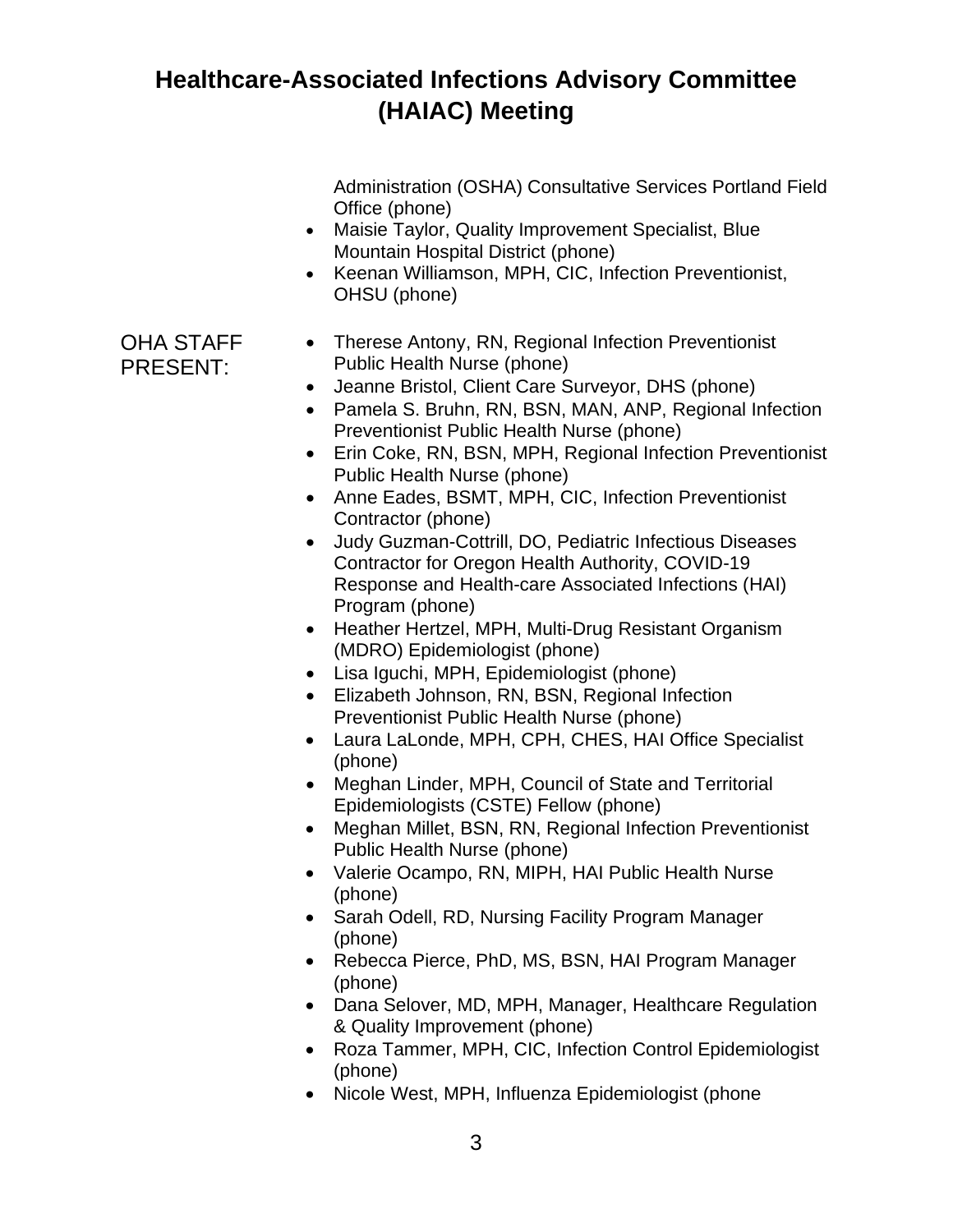#### ISSUES HEARD: • Call to order and roll call

- Logistics update
- Approve March 2021 minutes
- Project Firstline Overview and Question and Answer (Q&A)
- Healthcare personnel (HCP) and resident COVID-19 vaccination
- Regulatory update for Oregon: Respiratory protection programs and respirator use
- Discussion: Topics for future meetings and reports
- Public comment
- Final roll call and adjourn

| <b>Item</b>                                                 | <b>Discussion</b>                                                                                                                                                                                                                                                                                                                                                                                                                                                                                                                                                                                                                                                                                                                                                                                                                  | <b>Action Items</b>                                                                                                                                                                       |
|-------------------------------------------------------------|------------------------------------------------------------------------------------------------------------------------------------------------------------------------------------------------------------------------------------------------------------------------------------------------------------------------------------------------------------------------------------------------------------------------------------------------------------------------------------------------------------------------------------------------------------------------------------------------------------------------------------------------------------------------------------------------------------------------------------------------------------------------------------------------------------------------------------|-------------------------------------------------------------------------------------------------------------------------------------------------------------------------------------------|
| Call to order and roll<br>call<br>Genevieve Buser,<br>Chair | Forty-two attendees, 8 members<br>➤<br>HAIAC membership updates                                                                                                                                                                                                                                                                                                                                                                                                                                                                                                                                                                                                                                                                                                                                                                    | No action items                                                                                                                                                                           |
| Logistics update<br>Roza Tammer, OHA                        | Sydney Edlund is the new Oregon Patient Safety<br>٠<br>Commission Representative.<br>Three vacancies:<br>$\bullet$<br>Hospital Administrator with Expertise in Infection<br>Control in a Facility with Fewer than 100 Beds.<br>Consumer and Patient Representative.<br>٠<br>Health Insurer Representative.<br>٠<br>Opportunity for current member to serve as<br>Chairperson.<br>Remote attendees will remain unmuted for<br>➤<br>meeting; reminder to unmute yourself to speak.<br>Guidance for using webinar platform is included<br>in meeting minutes.<br>≻<br>SurveyMonkey survey was sent to members and<br>to attendees to collect information to ensure<br>everyone has an opportunity to serve in a formal<br>role and to fill long-standing vacancies. Request<br>to resubmit with contact information.<br>➤<br>Question | Please share<br>"Bring your voice<br>to the table" one-<br>pager<br>with your<br>networks and<br>email Roza if<br>interested.<br>Complete<br>SurveyMonkey<br>with contact<br>information. |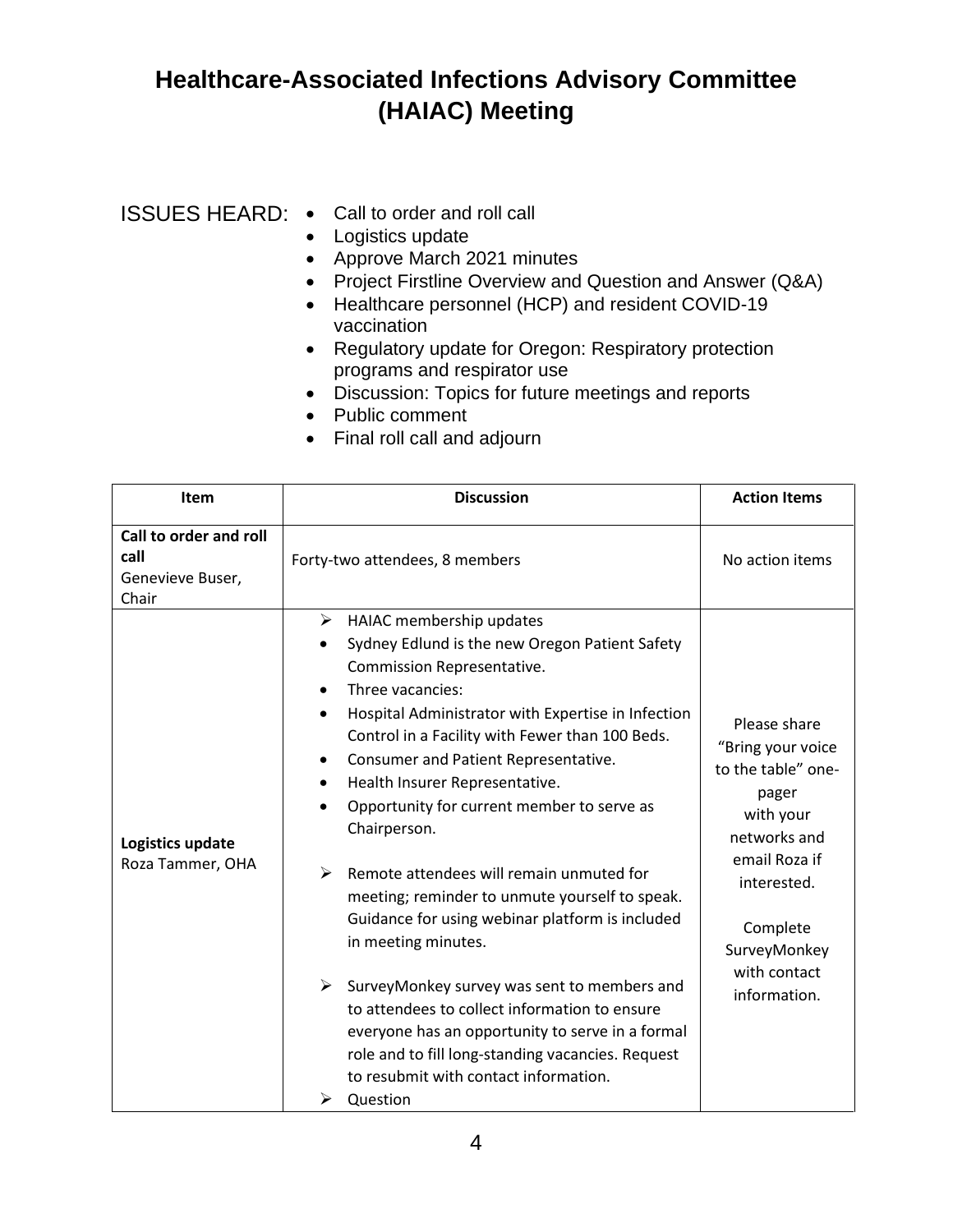|                                                                                           | Roza Tammer: Would the group be interested in a video                                                                                                                                                                                                                                                                                                                                                                                                                                  |                               |
|-------------------------------------------------------------------------------------------|----------------------------------------------------------------------------------------------------------------------------------------------------------------------------------------------------------------------------------------------------------------------------------------------------------------------------------------------------------------------------------------------------------------------------------------------------------------------------------------|-------------------------------|
|                                                                                           | component in these webinars going forward?                                                                                                                                                                                                                                                                                                                                                                                                                                             |                               |
|                                                                                           | Group: Yes.                                                                                                                                                                                                                                                                                                                                                                                                                                                                            |                               |
| <b>Approve March 2021</b><br>minutes                                                      | March 2021 minutes were approved.                                                                                                                                                                                                                                                                                                                                                                                                                                                      | Approve March<br>2021 minutes |
|                                                                                           | See meeting materials pages $6 - 15$ .                                                                                                                                                                                                                                                                                                                                                                                                                                                 |                               |
|                                                                                           | ➤<br>Project Firstline overview                                                                                                                                                                                                                                                                                                                                                                                                                                                        |                               |
|                                                                                           | A national training collaborative for healthcare infection<br>prevention and control to get educational materials in<br>front of diverse HCP in different settings.                                                                                                                                                                                                                                                                                                                    |                               |
|                                                                                           | This is through mentorship with OHA regional infection<br>preventionists through public health to clinical staff.                                                                                                                                                                                                                                                                                                                                                                      |                               |
|                                                                                           | Project Firstline next steps:                                                                                                                                                                                                                                                                                                                                                                                                                                                          |                               |
|                                                                                           | With a better understanding of who needs infection<br>prevention education and how best to it, we can:                                                                                                                                                                                                                                                                                                                                                                                 |                               |
| <b>Project Firstline</b><br><b>Overview</b><br>Q&A<br>Judy Guzman-Cottrill,<br><b>OHA</b> | Increase awareness about where to find reliable<br>resources.<br>Provide education in various formats (short<br>videos, printed material, social media).<br>Work with frontline workers to confirm that<br>these educational tools are useful.<br>Share feedback and education gaps with CDC<br>other state Project Firstline teams and strategize<br>ways to mitigate knowledge gaps.                                                                                                 |                               |
|                                                                                           | Summary:                                                                                                                                                                                                                                                                                                                                                                                                                                                                               |                               |
|                                                                                           | • The new Project Firstline initiative will increase<br>infection prevention and control (IPC)<br>educational resources across healthcare settings.<br>Hopefully these will help to improve HCP<br>٠<br>understanding of ICP in their line of work.<br>Project Firstline will allow OHA to strengthen<br>partnerships with new HCP groups across the<br>state.<br>We may need help in pushing out the learning<br>needs assessment recruiting HCP to attend focus<br>group discussions |                               |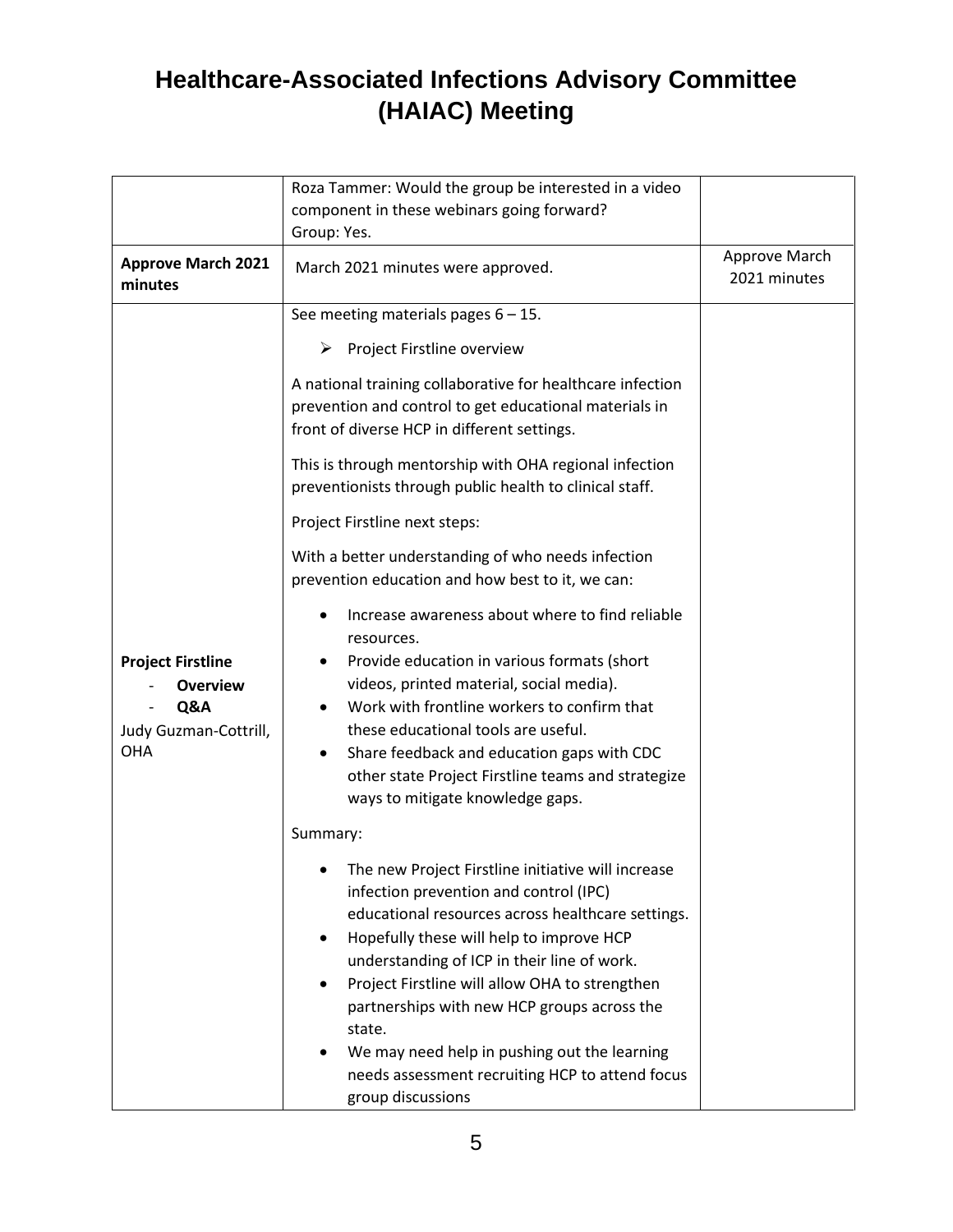| $\triangleright$ Question and Answers<br>What are some effective ways to share this<br>infection prevention education with your<br>frontline workers?                                                                                                                                                                                                                        |  |
|------------------------------------------------------------------------------------------------------------------------------------------------------------------------------------------------------------------------------------------------------------------------------------------------------------------------------------------------------------------------------|--|
| Genevieve Buser: Training videos would be useful for<br>people, every six months or yearly, to be reminded of<br>basics like the difference between standard and<br>transmission-based precautions.                                                                                                                                                                          |  |
| Based on your experiences, what HCP groups do<br>you think we should prioritize?                                                                                                                                                                                                                                                                                             |  |
| Barbara Dommert-Breckler: Will Project Firstline have<br>modules for dialysis providers and environmental<br>services?                                                                                                                                                                                                                                                       |  |
| Judy Guzman-Cottrill: Dialysis has their own significant<br>challenges and dialysis happens in so many different<br>types of healthcare settings. It has been eye opening<br>while doing vaccine education work to be there and<br>answer specific questions with environmental services<br>and to have language interpreter services and translation<br>services as needed. |  |
| Genevieve Buser: It might be useful to connect with<br>educational services or staff education with different<br>healthcare systems and share these tools.                                                                                                                                                                                                                   |  |
| Wendy Edwards: Groups that might benefit include HCP<br>in psychiatric units and volunteers in healthcare settings.                                                                                                                                                                                                                                                          |  |
| Suggestions for state organizations or societies<br>that we should approach for partnerships?                                                                                                                                                                                                                                                                                |  |
| Pamela Bruhn: The Oregon and Southwest Washington<br>Association of Infection Preventionists could be a<br>partnering professional association.                                                                                                                                                                                                                              |  |
| Sydney Edlund: The Oregon Patient Safety Commission<br>can provide contacts with community-based care.                                                                                                                                                                                                                                                                       |  |
| Barbara Dommert-Breckler: It would be great to partner<br>with the state survey agencies so where they see                                                                                                                                                                                                                                                                   |  |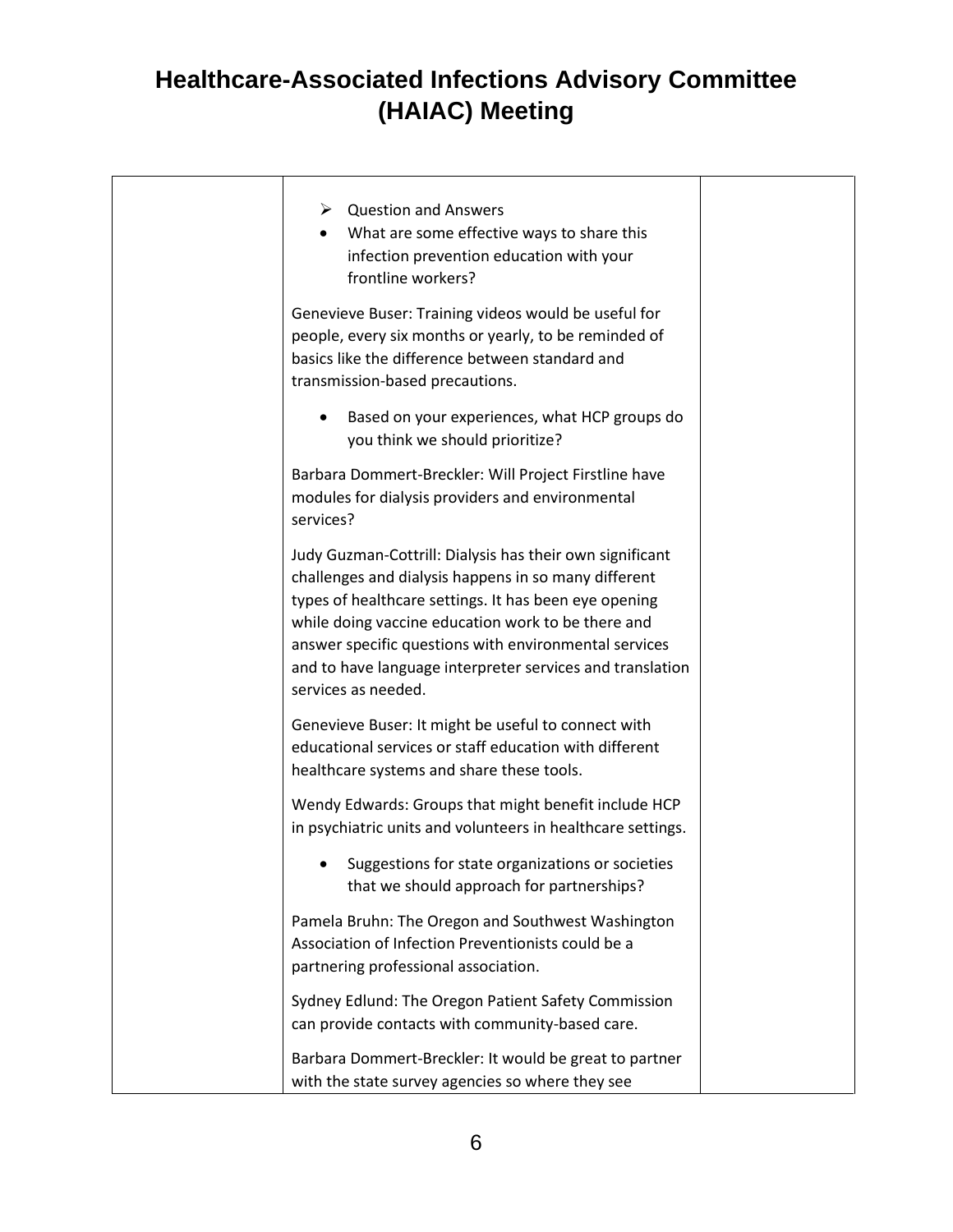|                                                        | deficiencies the provider knows about the tools to help                                                                                                                                                                        |  |
|--------------------------------------------------------|--------------------------------------------------------------------------------------------------------------------------------------------------------------------------------------------------------------------------------|--|
|                                                        | improve their practices.                                                                                                                                                                                                       |  |
|                                                        |                                                                                                                                                                                                                                |  |
|                                                        | See meeting materials pages $16 - 28$ .                                                                                                                                                                                        |  |
|                                                        | $\triangleright$ COVID-19 Vaccination in Long Term Care<br>Facilities (LTCFs): Tracking and Reporting                                                                                                                          |  |
|                                                        | <b>Vaccination Efforts:</b>                                                                                                                                                                                                    |  |
|                                                        | In December 2020 OHA defined Phase 1A priority<br>populations including LTCFs residents and staff.<br>Vaccination began for LTCFs (nursing, assisted<br>living, residential care) through the Federal<br>Pharmacy Partnership. |  |
|                                                        | Challenges:                                                                                                                                                                                                                    |  |
|                                                        | Lack of denominator data available to<br>understand vaccine uptake percentages among<br>residents and staff.<br>Lack of time updated information to account for                                                                |  |
| <b>HCP and resident</b><br><b>COVID-19 vaccination</b> | staff and resident changes.                                                                                                                                                                                                    |  |
| Lisa Iguchi and Roza                                   | <b>LTCFs Vaccine Tracking Tools:</b>                                                                                                                                                                                           |  |
| Tammer, OHA                                            | Solution:                                                                                                                                                                                                                      |  |
|                                                        | OHA developed vaccine tracking spreadsheets<br>modified from National Healthcare Safety<br>Network (NHSN).                                                                                                                     |  |
|                                                        | DHS Provider Alert (03/16/21) asked facilities to<br>begin tracking vaccine status utilizing standard<br>tools.                                                                                                                |  |
|                                                        | Purpose:                                                                                                                                                                                                                       |  |
|                                                        | Helps facilities track individual level data at their facility<br>to:                                                                                                                                                          |  |
|                                                        | Inform outbreak response and infection control<br>strategies.<br>Identify key vaccine outcomes of public health                                                                                                                |  |
|                                                        | concern.                                                                                                                                                                                                                       |  |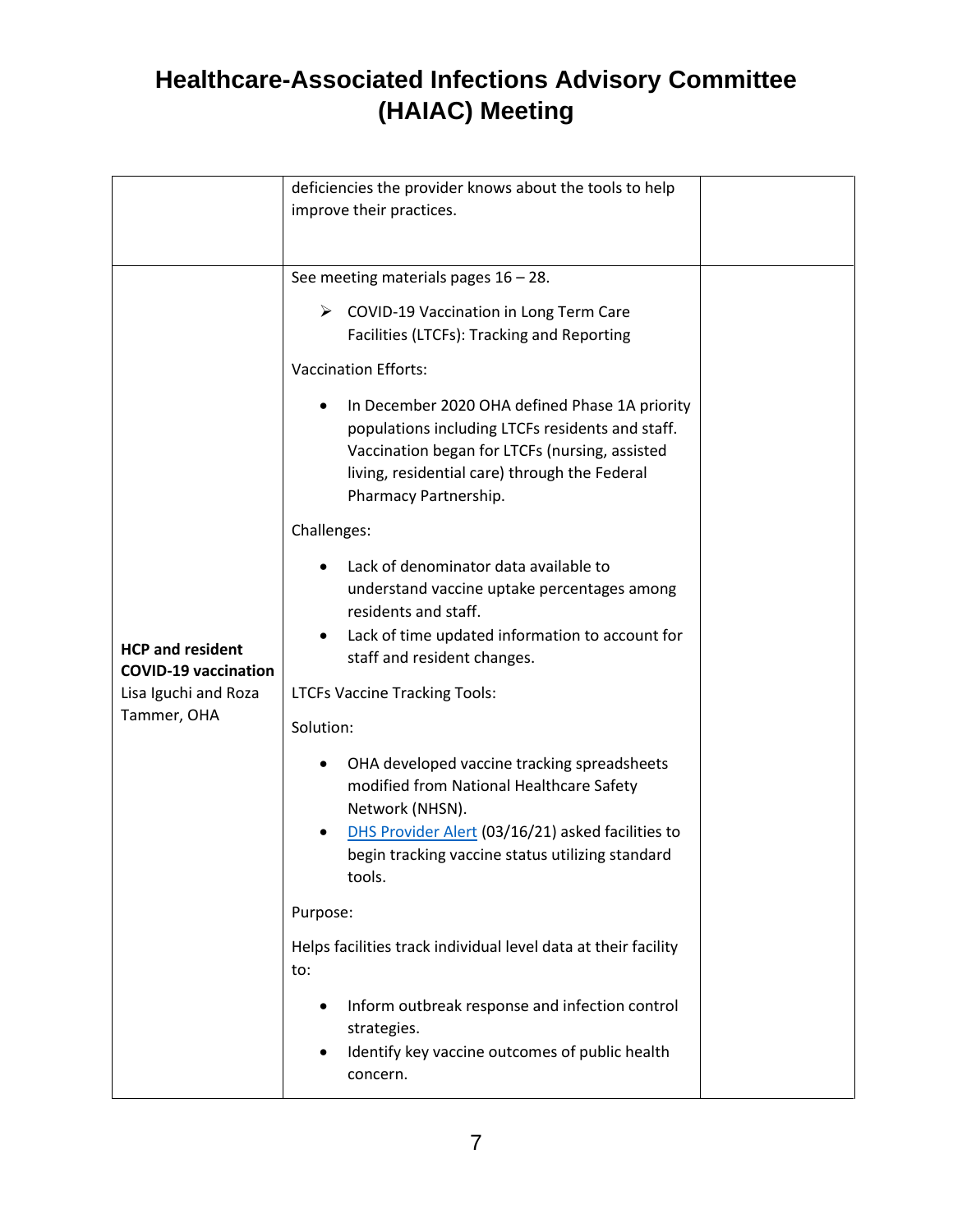| Facilitates aggregate tracking of vaccine uptake among                                                        |  |
|---------------------------------------------------------------------------------------------------------------|--|
| staff and residents to:                                                                                       |  |
| Inform vaccine uptake progress.<br>$\bullet$                                                                  |  |
| Facilitate reporting to state and federal public<br>$\bullet$<br>health authorities.                          |  |
| Identify gaps so that vaccine assistance can be                                                               |  |
| allocated appropriately.                                                                                      |  |
| Reporting COVID-19 Vaccination Information to OHA:                                                            |  |
| OHA developed an online survey for LTCFs to<br>$\bullet$<br>report weekly summary vaccination data.           |  |
| <b>Reporting Timeline:</b>                                                                                    |  |
| April 4, 2021: Facilities began voluntarily<br>$\bullet$<br>reporting of weekly COVID-19 data.                |  |
| May 11, 2021: Centers for Medicare & Medicaid<br>$\bullet$                                                    |  |
| Services (CMS) issued interim final rule with                                                                 |  |
| vaccination requirements for LTCFs.<br>June 1, 2021: OAR-411-061 went into effect,<br>$\bullet$               |  |
| requiring all state regulated LTCFs to report                                                                 |  |
| weekly vaccination data to OHA. Aligns federal                                                                |  |
| and state reporting requirements.                                                                             |  |
| <b>Ongoing Efforts:</b>                                                                                       |  |
| Reporting by all LTCFs is needed for compliance and to<br>understand the overall picture of LTCFs vaccination |  |
| coverage in Oregon.                                                                                           |  |
| Interim LTCFs COVID-19 Vaccination Report anticipated<br>to be released soon.                                 |  |
| Includes facilities who have voluntarily reported.<br>$\bullet$                                               |  |
| Provides overall vaccination percentages as well<br>$\bullet$<br>as by facility type and region.              |  |
| Resources:                                                                                                    |  |
| Resources are available in prior Provider Alerts                                                              |  |
| and on the OHA COVID-19 Healthcare Providers                                                                  |  |
| Page.                                                                                                         |  |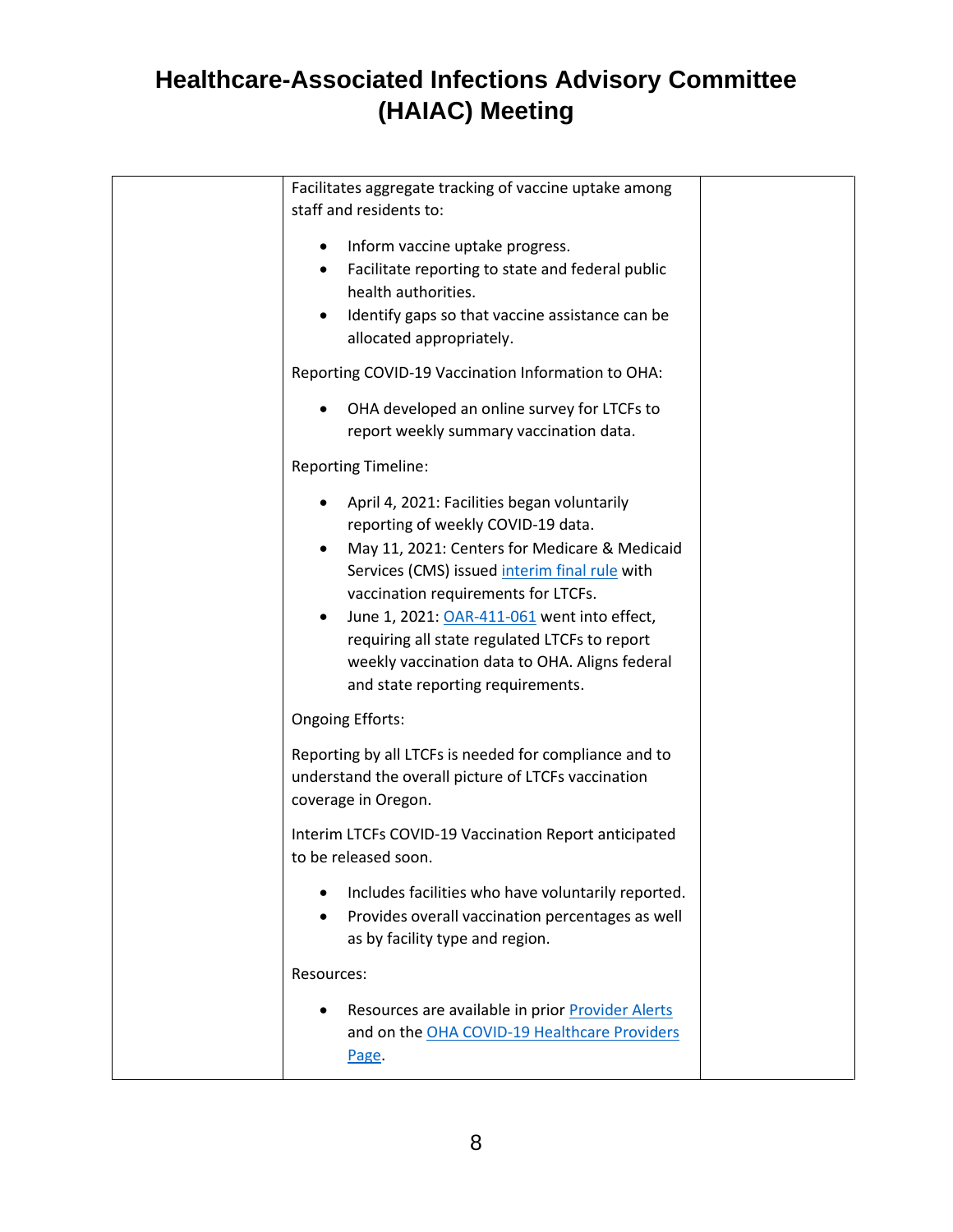| (see 'Specific Guidance for Long-Term Care Facilities'<br>under the 'Healthcare Providers and Clinical<br>Laboratories' section).                                                                                                                                                                                                                                     |
|-----------------------------------------------------------------------------------------------------------------------------------------------------------------------------------------------------------------------------------------------------------------------------------------------------------------------------------------------------------------------|
| Challenges for healthcare personnel COVID-19<br>vaccination                                                                                                                                                                                                                                                                                                           |
| Challenges of confidence and logistics:                                                                                                                                                                                                                                                                                                                               |
| Logistical:                                                                                                                                                                                                                                                                                                                                                           |
| Appointment availability and timing.<br>Transportation and parking.<br>Resource constraints (supplies, staff).                                                                                                                                                                                                                                                        |
| Confidence (vaccine hesitance):                                                                                                                                                                                                                                                                                                                                       |
| Speedy development (prior research, urgency of<br>pandemic).<br>Newness of mRNA technology (used for >10<br>years in cancer research).<br>Vaccine contents (fetal cells, animal/human<br>products, microchips).<br>Vaccination vs. natural infection.                                                                                                                 |
| Vaccine hesitance in healthcare personnel:                                                                                                                                                                                                                                                                                                                            |
| Resistance to vaccines, for any reason, can occur and<br>may vary across demographics including race, age, urban<br>vs. rural, etc.                                                                                                                                                                                                                                   |
| Some reasons may include:                                                                                                                                                                                                                                                                                                                                             |
| Belief that the risks of COVID-19 are overstated.<br>Perspective that getting vaccinated is a personal<br>choice rather than a public health responsibility.<br>Mistrust of and previous poor experience with<br>the health care system.<br>Confusing messaging and changing<br>$\bullet$<br>recommendations engendering mistrust of<br>federal (and other) agencies. |
| Vaccine hesitance in healthcare personnel:                                                                                                                                                                                                                                                                                                                            |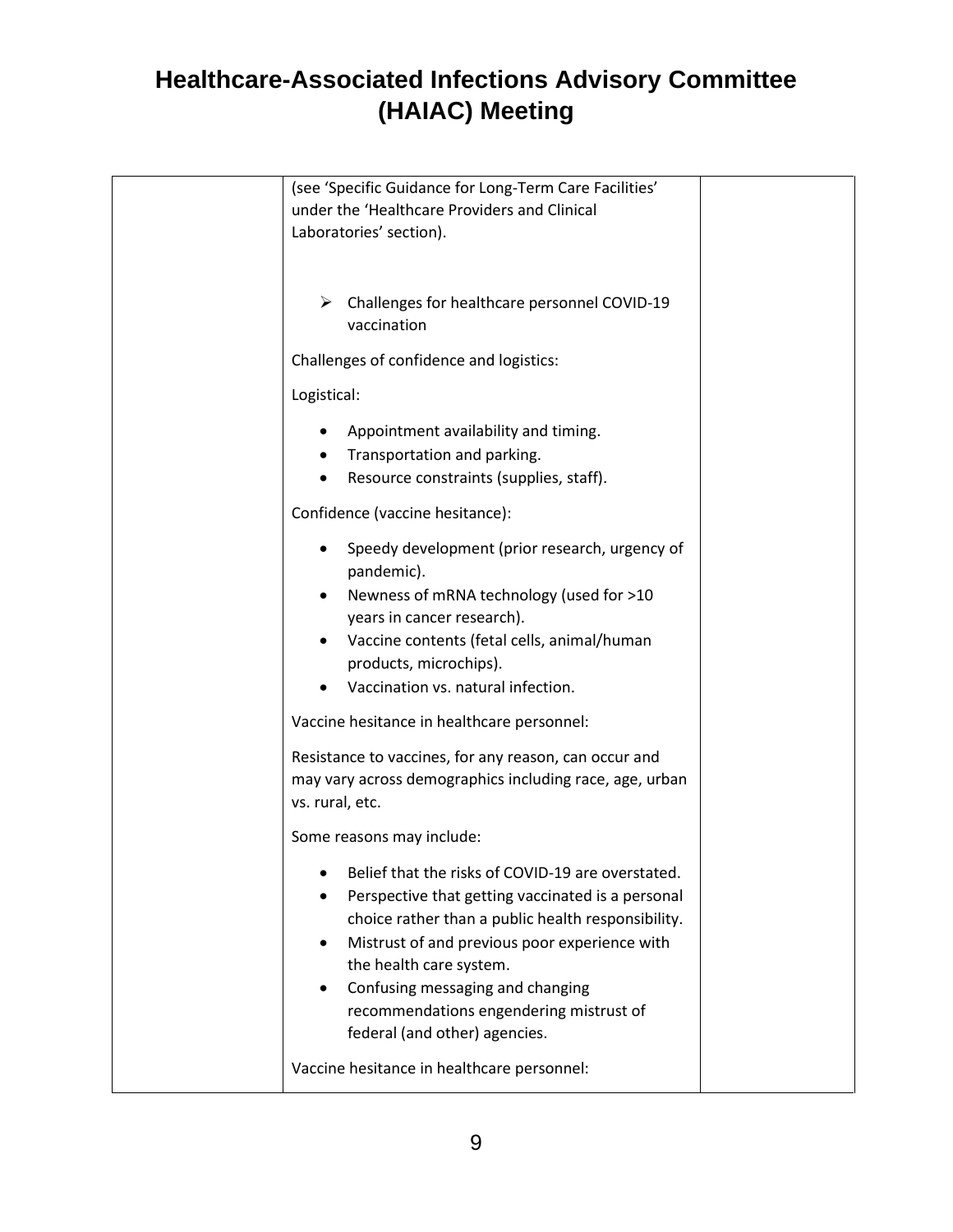| Use of a "wait and see" approach due to<br>$\bullet$  |  |
|-------------------------------------------------------|--|
| concerns about safety, effectiveness, or              |  |
| equitable distribution.                               |  |
| Effectiveness/efficacy against variants.              |  |
| Only tested on "original strain" - other<br>$\circ$   |  |
| trials in progress.                                   |  |
| Speedy rollout of vaccine using Emergency Use         |  |
| Authorization.                                        |  |
| Data on asymptomatic infection, transmission,         |  |
| longevity of response.                                |  |
| Fairly common minor side effects; rare side           |  |
| effects related to blood clotting, anaphylaxis,       |  |
| Multisystem Inflammatory Syndrome in                  |  |
| Children/Adults (MISC/A).                             |  |
| So far, all vaccine safety events have<br>$\circ$     |  |
| occurred within 21 days of vaccination.               |  |
| Addressing confidence issues in healthcare personnel: |  |
| Are healthcare personnel (HCP) unique?                |  |
| Many perceptions and anxieties are shared<br>٠        |  |
| between HCP and community members.                    |  |
| Some are more specific to HCP.                        |  |
| Creating a communication strategy:                    |  |
| Know your audience.<br>٠                              |  |
| Repurpose messaging from past successful<br>٠         |  |
| vaccination efforts.                                  |  |
| Develop critical talking points that address          |  |
| specific concerns or questions.                       |  |
| Blame free, neutral, unconditional positive           |  |
| regard.                                               |  |
| Ask influential leaders and peers to participate.     |  |
| Use different modes of communication.                 |  |
| Consider when/how often to reach back out or          |  |
| revisit.                                              |  |
| Building vaccine confidence:                          |  |
| US DHHS' We Can Do this: COVID-19 Public              |  |
| <b>Education Campaign.</b>                            |  |
|                                                       |  |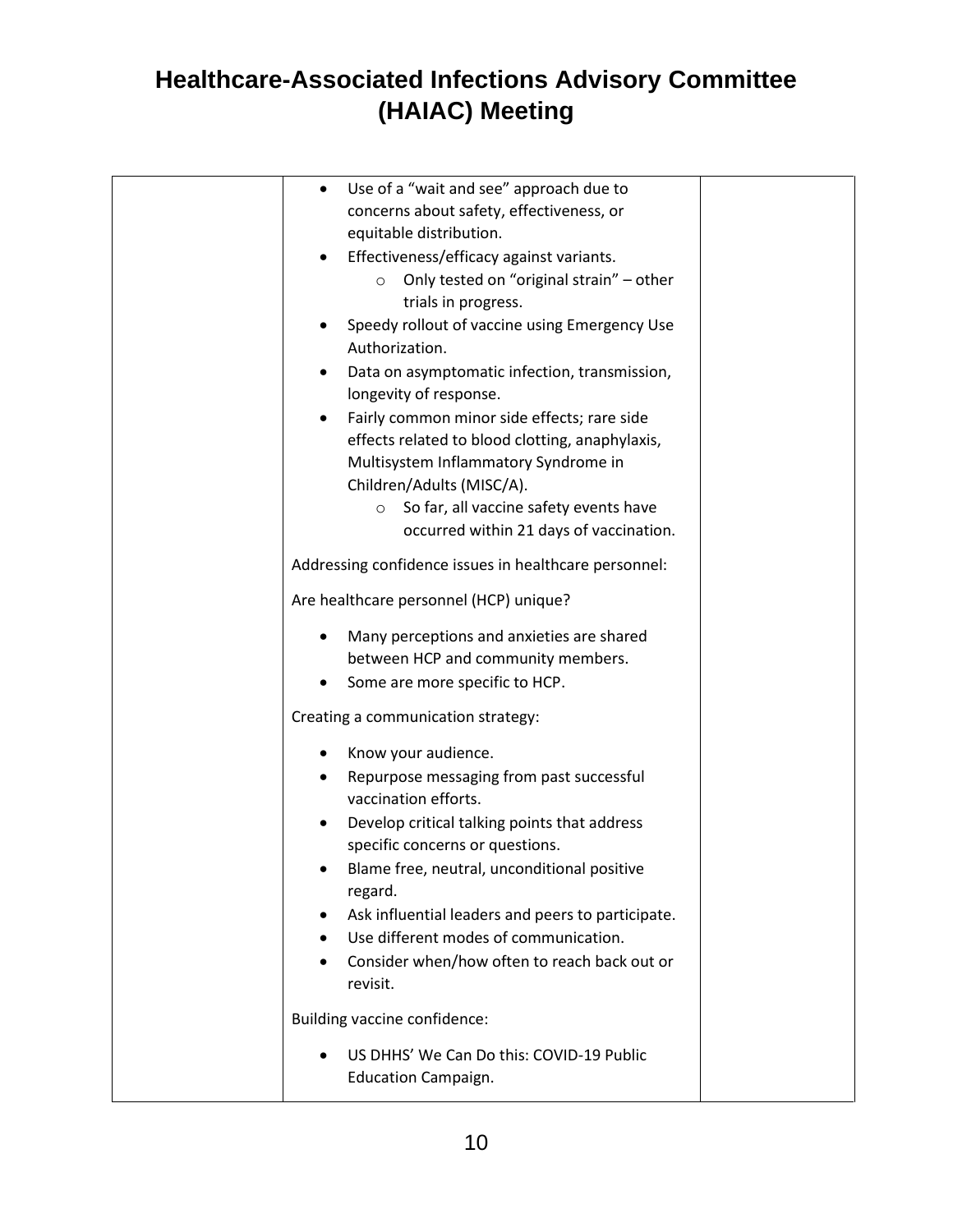| ➤      | <b>Discussion</b><br>For non-long term care settings, are you tracking<br>COVID-19 vaccinations in your facility and if so,<br>how?                                                                          |
|--------|--------------------------------------------------------------------------------------------------------------------------------------------------------------------------------------------------------------|
|        | Genevieve Buser: Who has access to this information, is<br>it just employee health? Is that information then shared<br>with Infection Prevention?                                                            |
|        | Shanna Middaugh: The vaccination rate is tracked by<br>Employee Health.                                                                                                                                      |
|        | Keenan Williamson: OHSU Occupational Health is able to<br>track vaccine compliance and it is 85% compliant but<br>have plateaued. This compliance number or percentage<br>is shared throughout the hospital. |
|        | Are there challenges in obtaining vaccination<br>status from HCP?<br>What perceptions do we see among HCP that we<br>see less of in the community?                                                           |
| rates. | Jesse Kennedy: The Oregon Nursing Association is getting<br>far fewer questions relating to vaccine hesitancy.<br>However, I am not sure how that relates to vaccination                                     |
|        | Pamela Cortez: HCP are concerned about the rapid<br>timeframe and lack of study on long-term effects.                                                                                                        |
|        | Do HCP perceptions vary by the type of facility,<br>provider, geography, or individual<br>demographics?                                                                                                      |
|        | Genevieve Buser: Who do you define as HCP and/or is it<br>HCP that you're looking more broadly at? Do you include<br>environmental services like discussed in previous<br>presentations today?               |
|        | Roza Tammer: OHA has a broad definition of HCP which<br>we try to include in all of our materials. It is anyone who<br>is working in that facility regardless of having direct                               |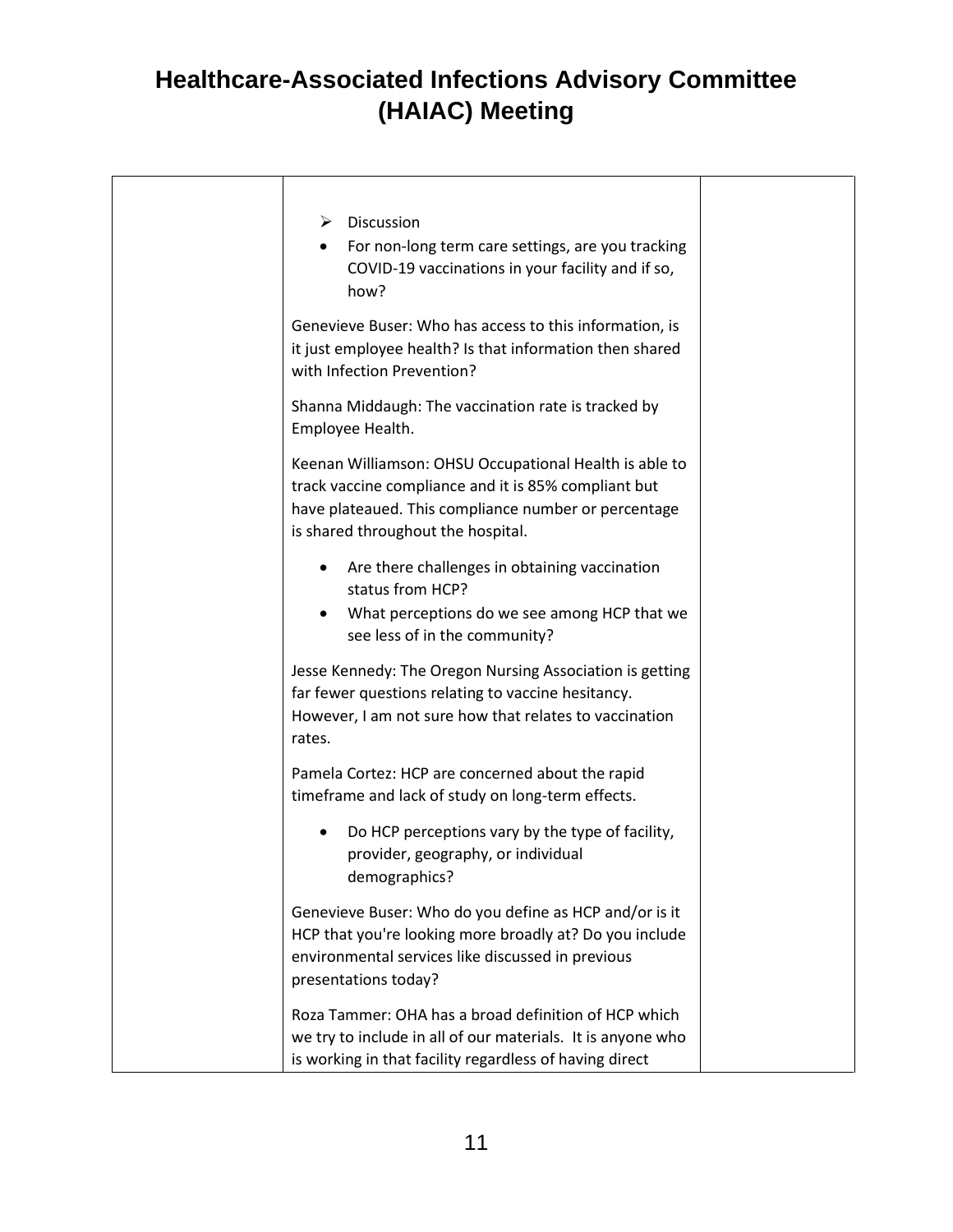|                                  | patient-care duties, including contractors, volunteers,                 |  |
|----------------------------------|-------------------------------------------------------------------------|--|
|                                  | environmental services, and maintenance staff.                          |  |
|                                  |                                                                         |  |
|                                  | What type of information is especially helpful to                       |  |
|                                  | share?                                                                  |  |
|                                  |                                                                         |  |
|                                  | See meeting materials pages $29 - 38$ .                                 |  |
|                                  | OSHA provides consultation services across the state.                   |  |
|                                  | Guidance ensures public health and occupational safety                  |  |
|                                  | and health to be efficient with communication and                       |  |
|                                  | messaging.                                                              |  |
|                                  | Oregon OSHA consultants are ready to connect virtually                  |  |
|                                  | with you to provide no-cost, confidential services specific             |  |
|                                  | to COVID-19. Those services include:                                    |  |
|                                  | Risk assessment.                                                        |  |
|                                  | Respiratory protection and compliance program<br>٠<br>reviews.          |  |
|                                  | Infectious disease preparedness and response                            |  |
|                                  | plans, and training.                                                    |  |
|                                  | Returning to work safely and restarting                                 |  |
|                                  | processes.                                                              |  |
| <b>Regulatory update</b>         | Agenda:                                                                 |  |
| for Oregon:                      | Respiratory protection programs in Oregon healthcare                    |  |
| <b>Respiratory</b>               | workplaces.                                                             |  |
| protection programs              | Timeline for respiratory protection requirements.                       |  |
| and respirator use               | General regulatory update.<br>$\bullet$                                 |  |
| Nathan Sweet, OR-<br><b>OSHA</b> | Optimization of personal protective equipment<br>$\bullet$<br>$(PPE)$ . |  |
|                                  | Resources.                                                              |  |
|                                  | The Food and Drug Administration (FDA) provided                         |  |
|                                  | emergency-use authorization (EUA) included respirators                  |  |
|                                  | used in other industries, respirators that may have                     |  |
|                                  | expired, and internationally manufactured respirators                   |  |
|                                  | to address shortages.                                                   |  |
|                                  | FDA and CDC provided guidance to OSHA regarding                         |  |
|                                  | enforcement discretion and available supplies to meet                   |  |
|                                  | compliance.                                                             |  |
|                                  | CDC provided guidance for optimizing supplies.                          |  |
|                                  | In early 2021 PPE guidance was provided based on                        |  |
|                                  | available supplies from manufactures.                                   |  |
|                                  | Beginning pandemic:                                                     |  |
|                                  | N95 supply shortages noted during reviews in<br>late 2019.              |  |
|                                  | 2020: Optimization of N95s.                                             |  |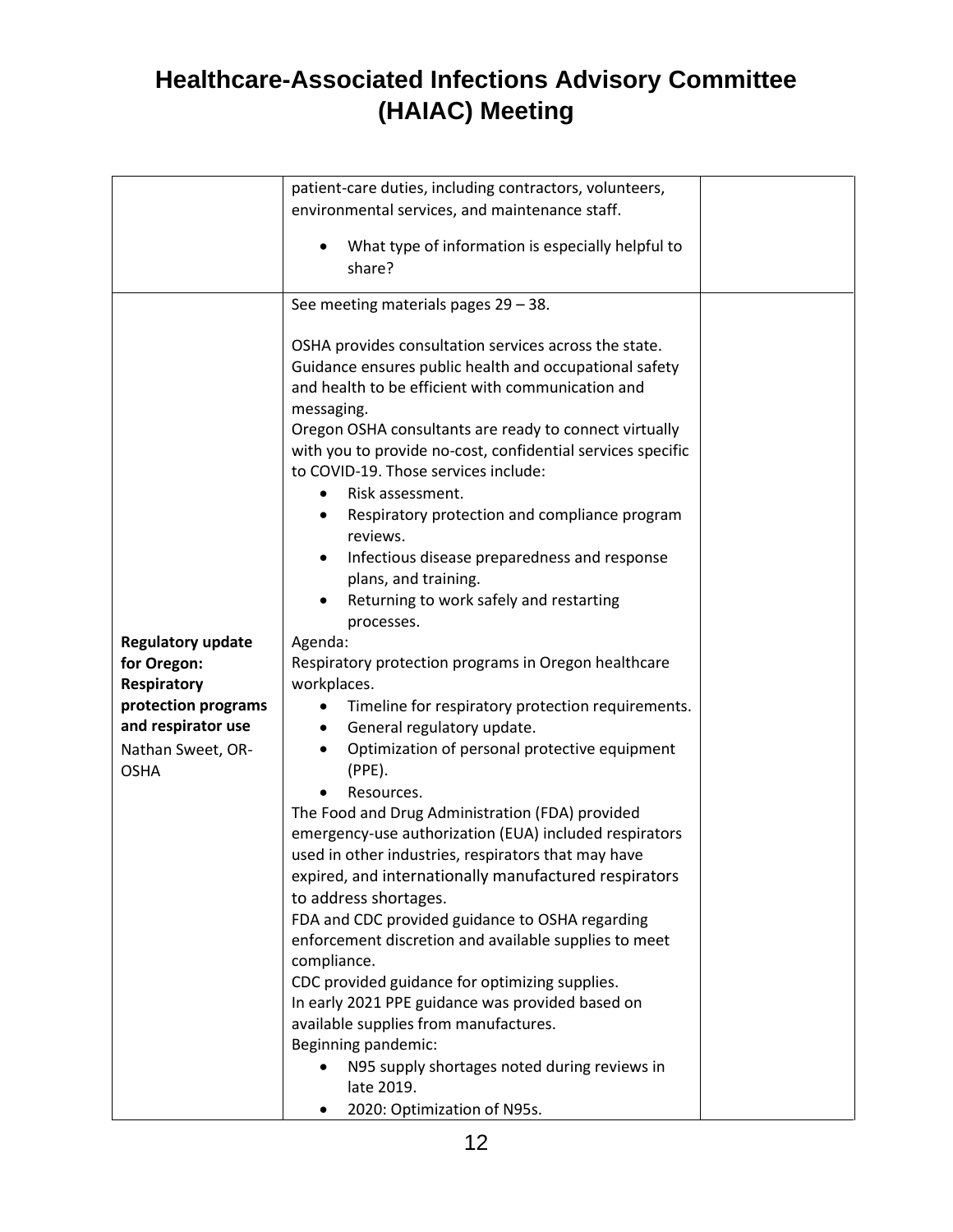| Full compliance expected, but enforcement<br>$\bullet$   |  |
|----------------------------------------------------------|--|
| discretion provided.                                     |  |
| Current in Oregon:                                       |  |
| 2020 Fall: Oregon rule addressing COVID-19.<br>$\bullet$ |  |
| 2021: N95 supply ample.                                  |  |
| April 9, 2021: CDC revised Optimization of N95s.<br>٠    |  |
| 2021 May 4: Oregon rule revised.<br>$\bullet$            |  |
| Full compliance remains an expectation,                  |  |
| enforcement discretion remains in place.                 |  |
| Updates - Oregon:                                        |  |
| OAR437-001-0744 Addressing COVID-19                      |  |
| Workplace Risks.                                         |  |
| <b>Oregon Occupational Safety and Health:</b><br>٠       |  |
| <b>Infectious Disease Rulemaking.</b>                    |  |
| Repealed when not necessary to address the               |  |
| COVID-19 pandemic.                                       |  |
| <b>Summary of Key Issues - Revision and Extension</b>    |  |
| of Oregon COVID-19 Workplace Rules.                      |  |
| National Emphasis Program (Federally regulated<br>٠      |  |
| states).                                                 |  |
| State Plans not required to adopt identical              |  |
| program.                                                 |  |
| Updates - Federal OSHA (National level):                 |  |
| National Emphasis Program - Coronavirus Disease 2019     |  |
| (COVID-19).                                              |  |
| National Emphasis Program - Coronavirus Disease 2019     |  |
| (COVID-19) Occupational Safety and Health                |  |
| Administration (osha.gov).                               |  |
| Updates - Oregon COVID-19 rule:                          |  |
| Respiratory protection:                                  |  |
| Full compliance.<br>$\bullet$                            |  |
| COVID-19 rule: PPE management plan in writing.           |  |
| Follow OHA/OR-OSHA strategies for                        |  |
| optimization.                                            |  |
| Demonstrate due diligence.<br>$\bullet$                  |  |
| Optimizing PPE when shortages:                           |  |
| Respiratory protection:                                  |  |
| Follow OHA/OR-OSHA strategies for                        |  |
| optimization.                                            |  |
| Use of Personal Protective Equipment by                  |  |
| Healthcare Personnel in Resource-Constrained             |  |
| Settings: OHA/OROSHA.                                    |  |
| CDC Updates - Supply of N95s has increased:              |  |
| Food and Drug Administration defers to the CDC           |  |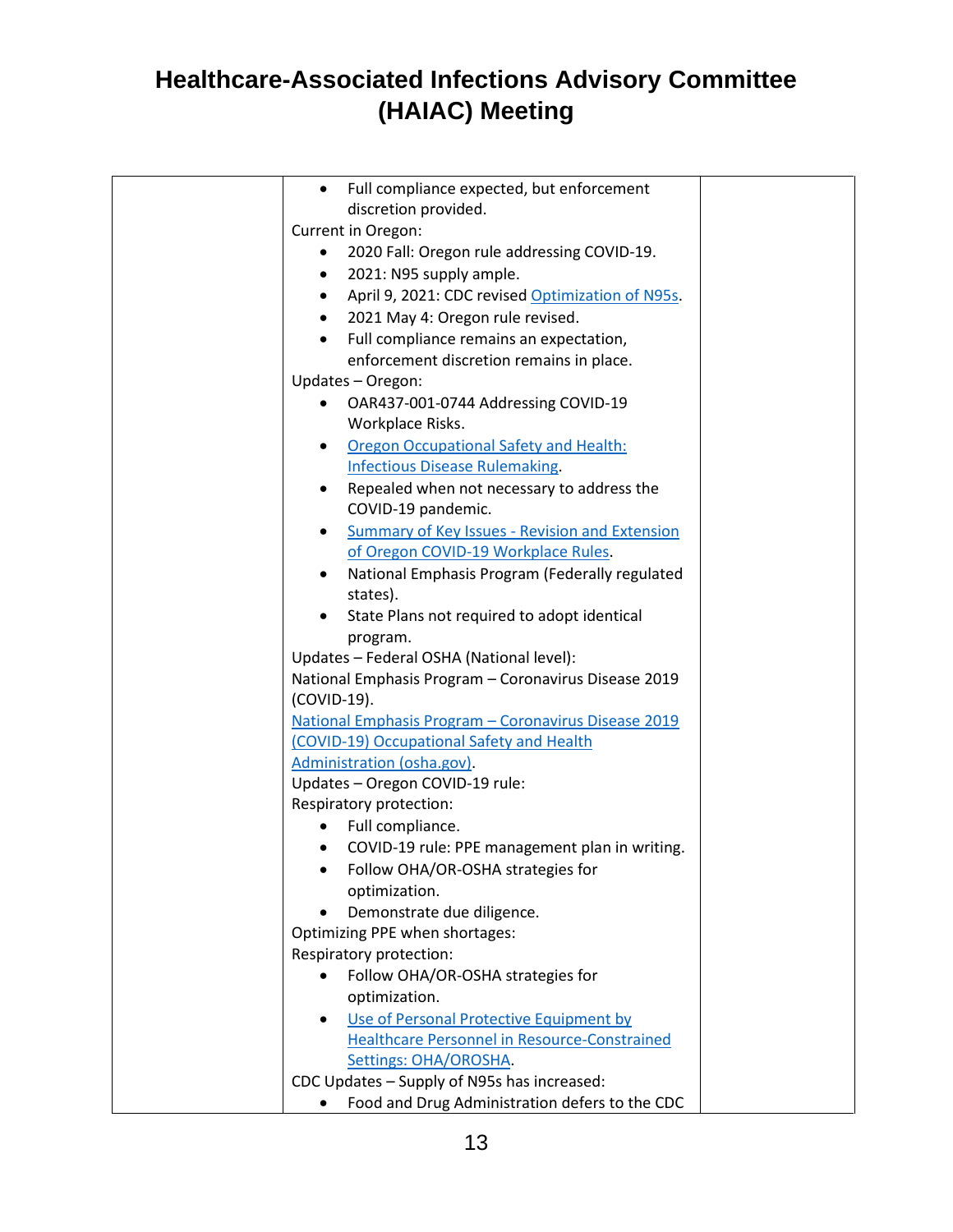| CDC - National Institute for Occupational Safety<br>$\bullet$ |  |
|---------------------------------------------------------------|--|
| and Health (NIOSH) -approved or CDC/NIOSH                     |  |
| Tables 1 & 2                                                  |  |
| The FDA EUA includes:<br>٠                                    |  |
| "alternatives to N95 respirators".<br>$\bullet$               |  |
| Approved for non-healthcare settings.<br>٠                    |  |
| Beyond the manufacturer-designated shelf life                 |  |
| for healthcare delivery.                                      |  |
| N95 FFRs imported but similar to NIOSH-                       |  |
| approved (CDC/NIOSH Tables 1&2).                              |  |
| NIOSH-approved or FDA EUA:                                    |  |
| OAR437-001-0744 Addressing COVID-19                           |  |
| Workplace Risks.                                              |  |
| "NIOSH-approved or FDA EUA".<br>٠                             |  |
| Alternatives to N95 respirators Oregon Tier 1<br>$\bullet$    |  |
| (CDC Conventional Capacity Strategy).                         |  |
| "expired" is Oregon Tier 3 (CDC Crisis Capacity               |  |
| Strategy).                                                    |  |
| NIOSH Table 1 is Oregon Tiers 3 & 4 strategy<br>٠             |  |
| (CDC Crisis Capacity Strategy).                               |  |
| Understanding the Use of Imported Non-NIOSH-<br>$\bullet$     |  |
| <b>Approved Respirators NIOSH Blog CDC.</b>                   |  |
| <b>Strategies for Optimizing the Supply of N95</b>            |  |
| Respirators: COVID-19 CDC.                                    |  |
| OAR437-001-0744 Addressing COVID-19<br>٠                      |  |
| Workplace Risks.                                              |  |
| "NIOSH-approved or FDA EUA".<br>٠                             |  |
| FDA EUA Appendix A and Exhibit 1 NOT                          |  |
| acceptable when N95 respirators recommended                   |  |
| for use.                                                      |  |
| These manufacturers are not NIOSH approval                    |  |
| holders.                                                      |  |
| Effective respiratory protection:                             |  |
| Respiratory protection.                                       |  |
| Fact Sheet: Three Key Factors Required for a<br>$\bullet$     |  |
| Respirator to be Effective Infographic (cdc.gov)              |  |
| Alternatives to N95s:                                         |  |
| Respiratory protection.                                       |  |
| Fact Sheet: alternatives to N95 respirators.                  |  |
| Certified Equipment List:                                     |  |
| OAR437-001-0744 Addressing COVID-19                           |  |
| Workplace Risks.                                              |  |
| Certified Equipment List (CEL).<br>٠                          |  |
| Listing of NIOSH-approved respirators.<br>$\bullet$           |  |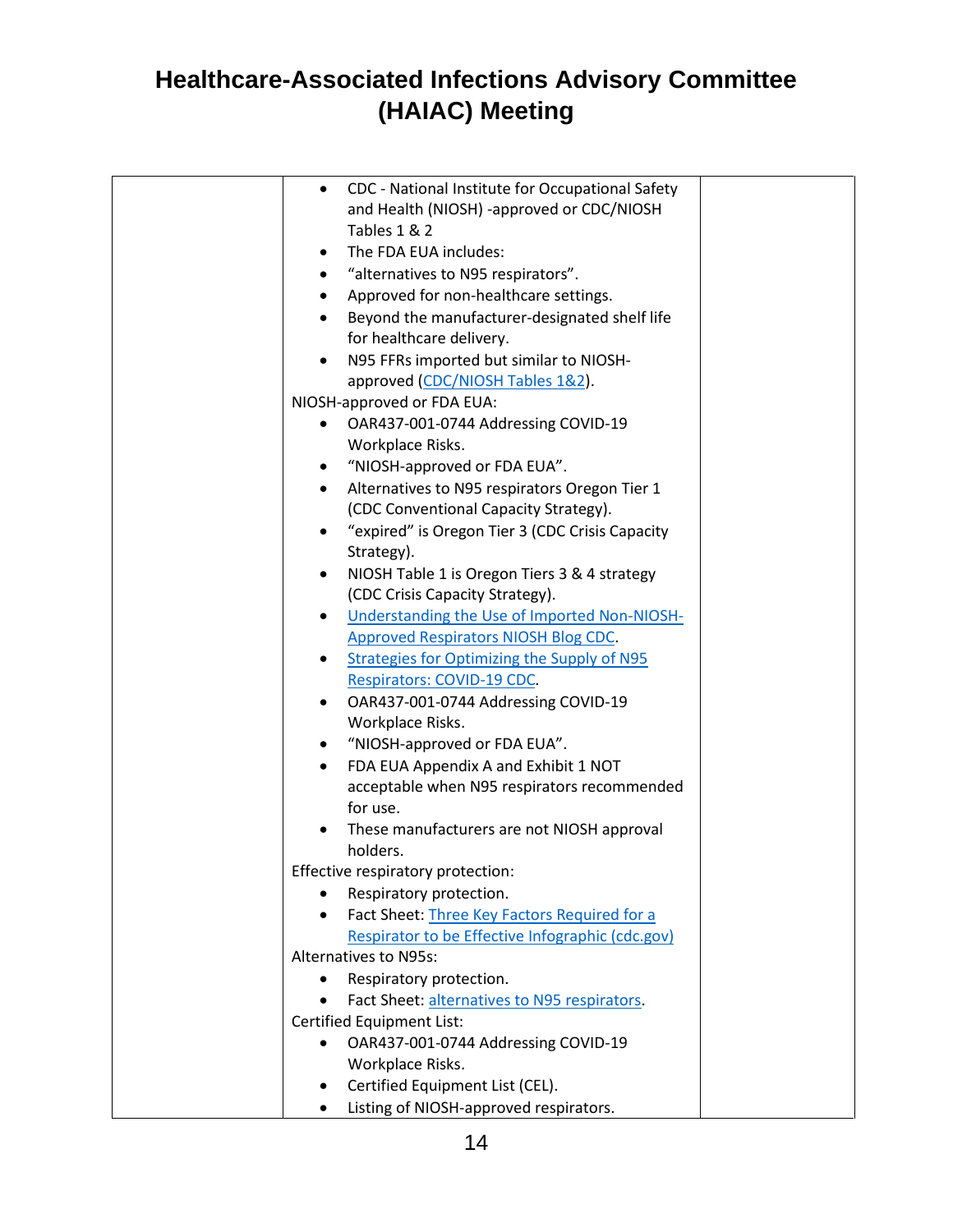| <b>Surgical N95 Respirators National Personal</b>             |  |
|---------------------------------------------------------------|--|
| Protective Technology Laboratory (NPPTL) NIOSH                |  |
| CDC.                                                          |  |
| <b>Approved Particulate Filtering Facepiece</b>               |  |
| <b>Respirators NPPTL NIOSH CDC.</b>                           |  |
| NIOSH Public Health Emergency approvals:                      |  |
| OAR437-001-0744 Addressing COVID-19<br>٠                      |  |
| Workplace Risks.                                              |  |
| "NIOSH-approved or FDA EUA".                                  |  |
| Listing of NIOSH-approved respirators.<br>٠                   |  |
| Use the Public Health Emergency-only approved<br>$\bullet$    |  |
| N95s first as the approvals will be terminated                |  |
| shortly after the public health emergency ends.               |  |
| Authentic NIOSH approved Filtering Facepiece                  |  |
| Respirators (FFRs):                                           |  |
| Authentic NIOSH approved FFRs:                                |  |
| Required approval markings of NIOSH approved N95 FFR:         |  |
| Look for headbands - all NIOSH approved                       |  |
| products have headbands, NOT earloops.                        |  |
| PPE optimization:                                             |  |
| Be certain to have someone to manage                          |  |
| respirator inventory and use.                                 |  |
| PPE optimization - exhalation valves:                         |  |
| PPE optimization - Powered Air Purifying Respirators          |  |
| (PAPRs):                                                      |  |
| Resources:                                                    |  |
| <b>Respiratory Protection Program resources:</b>              |  |
| Oregon Occupational Safety and Health: Respiratory            |  |
| protection:                                                   |  |
| Publications.                                                 |  |
| Written templates - (Oregon Dental Office                     |  |
| <b>Respiratory Protection Program).</b>                       |  |
| Medical Questionnaire.                                        |  |
| Fact sheets.<br>$\bullet$                                     |  |
| <b>Federal OSHA: Respiratory Protection - Overview:</b>       |  |
| <b>Publications - (Small Entity Compliance Guide for</b><br>٠ |  |
| the Respiratory Protection Standard).                         |  |
| Templates - (Hospital Respiratory Protection<br>$\bullet$     |  |
| Program Toolkit).                                             |  |
| Fact sheets.                                                  |  |
| Training videos.                                              |  |
| Enforcement memoranda.                                        |  |